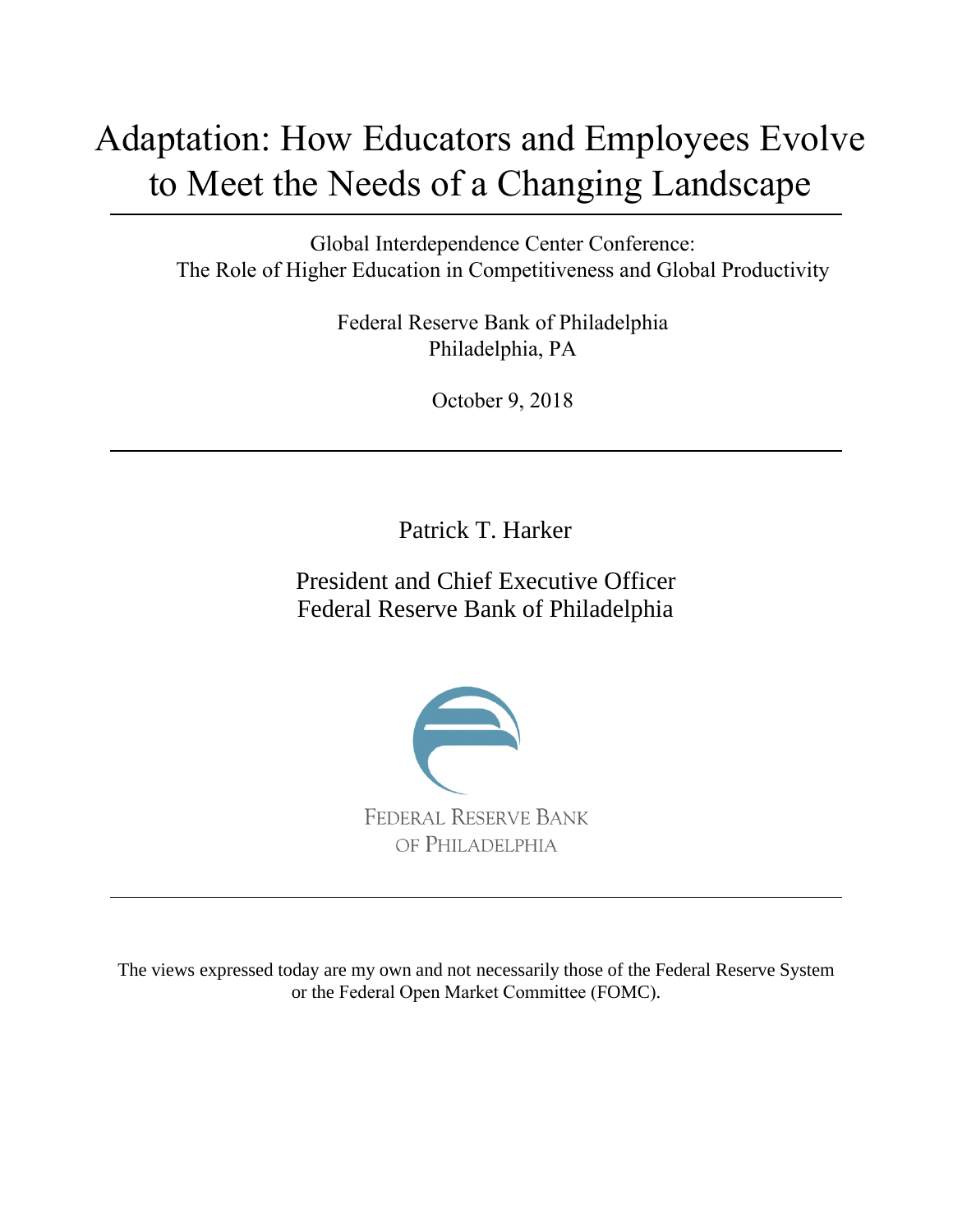## **Adaptation: How Educators and Employers Evolve**

#### **to Meet the Needs of a Changing Landscape**

Global Interdependence Center Conference: The Role of Higher Education in Competitiveness and Global Productivity

Philadelphia, PA

October 9, 2018 Patrick T. Harker President and Chief Executive Officer Federal Reserve Bank of Philadelphia

Good afternoon and thank you.

When I saw the agenda for today, I noticed that it covers a lot of what I wanted to address, which both assures me that I won't wander too far afield and runs the risk of boring you with repetition. On one thing I'm sure to be original, however, and that is in delivering the standard Fed disclaimer that the views I express today are mine alone and do not necessarily reflect those of anyone else in the Federal Reserve System.

I have the privilege — or perhaps the curse — of a number of perspectives on higher education. I spent a long time in academia, both in teaching and administration; I was a first-generation college graduate; and I am the parent of three millennial children, one of whom recently finished graduate school.

Acknowledging that I likely have some unconscious biases informed by each of these experiences — and some conscious ones that I'll keep quiet  $-$  I'm going to speak today from the monetary policymaker's perch and focus on the impact of higher education in the larger context of the American economy.

Today I'd like to address the evolving nature of the labor market, the changing realities for higher education and employers, and the implications of the sum of those parts.

Before that, however, I'd like to set some parameters for my remarks. Specifically, what I see as the fundamental purpose of higher education. I want to dispense with the debate over its aim being either preparation for work or the intellectual pursuit of a more examined life because it creates a false sense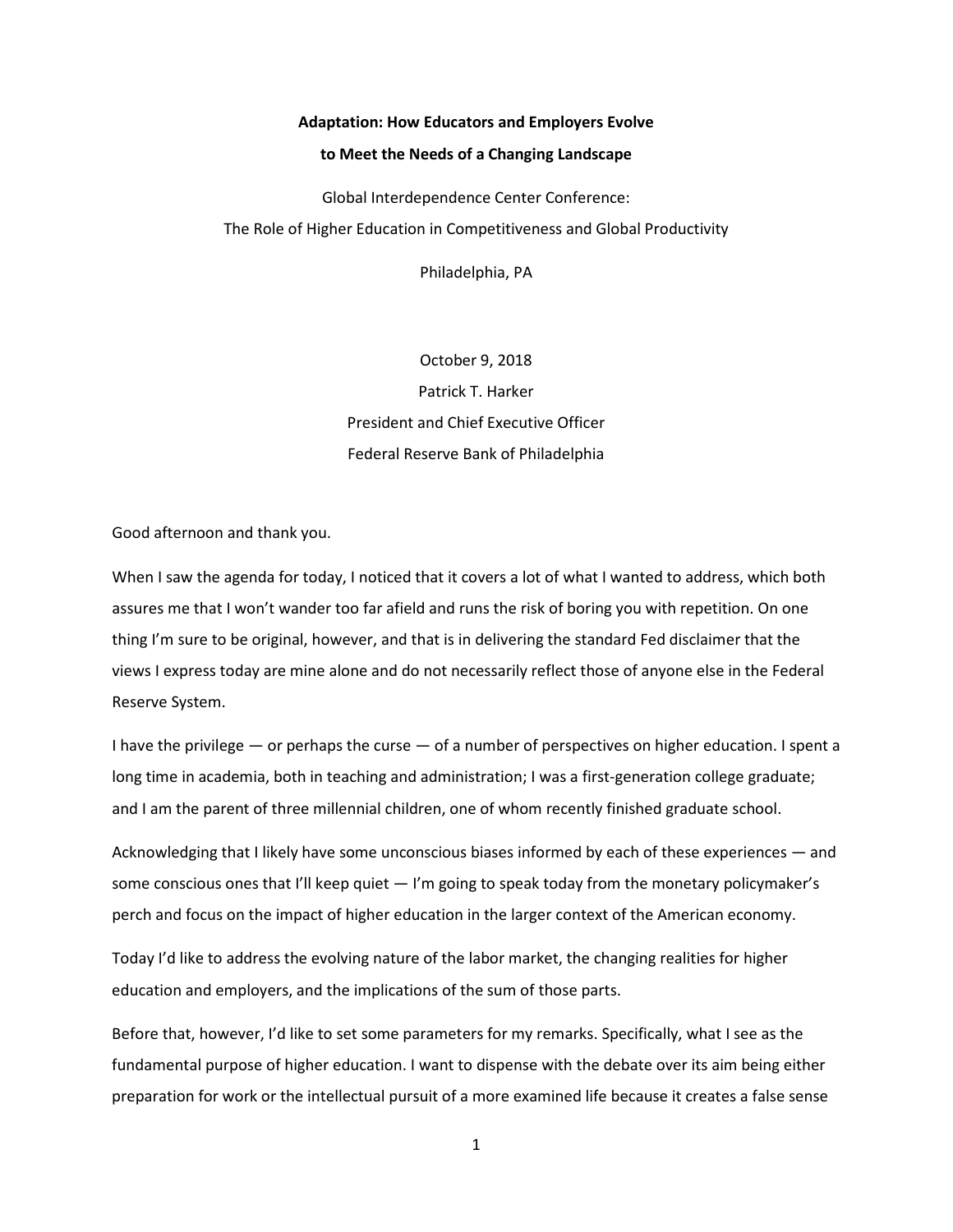of mutual exclusivity. Higher education should, absolutely, help prepare students for a career after graduation, and as technology advances at a more and more rapid pace, rethinking how we do that is essential. But that doesn't mean abandoning the arts and humanities. In fact, as I'll expand on later, I think it actually makes the case for their importance.

And while the phrase "higher education" tends to elicit images of brick walls and ivy, it also consists of a range of postsecondary options, from community colleges to technical schools to training programs, which are critically important and play a central role in an evolving labor market. All of these, whether they lean toward the practical or the philosophical, help students develop life skills, accumulate knowledge, and appreciate learning for its own sake.

#### **The Changing Landscape of Work — Demographics**

There are two overwhelming factors influencing higher education's future: demographics and technology.

Demography has exerted force on a number of areas of the economy, including labor force participation. The current participation rate is significantly lower than it was a decade ago, and research by my staff indicates that the trend will likely continue. As the baby boomers head into retirement, they'll be the largest generation in history to do so. That will mean more people relying on Social Security and Medicare than ever before, and since they're also living longer, they'll be doing it for an extended period of time.

The millennial generation is actually a bit larger than the boomers, but even the oldest millennials are not quite in their prime earning years. So the share of that population paying into those programs is weighted toward the less affluent end of the spectrum.

We are also not seeing a great boom in population. As we all know, economics is full of equations that utilize the entirety of the Greek alphabet. But one of the most important rules is a simple sum: Growth in the labor force plus growth in productivity equals economic growth. With productivity also running low, the overall growth potential for the country is affected.

I will make a note here that we could be miscalculating productivity. One of our economists, Leonard Nakamura, has done extensive research on how technology has affected our understanding of productivity, which is notoriously difficult to measure in the first place.

2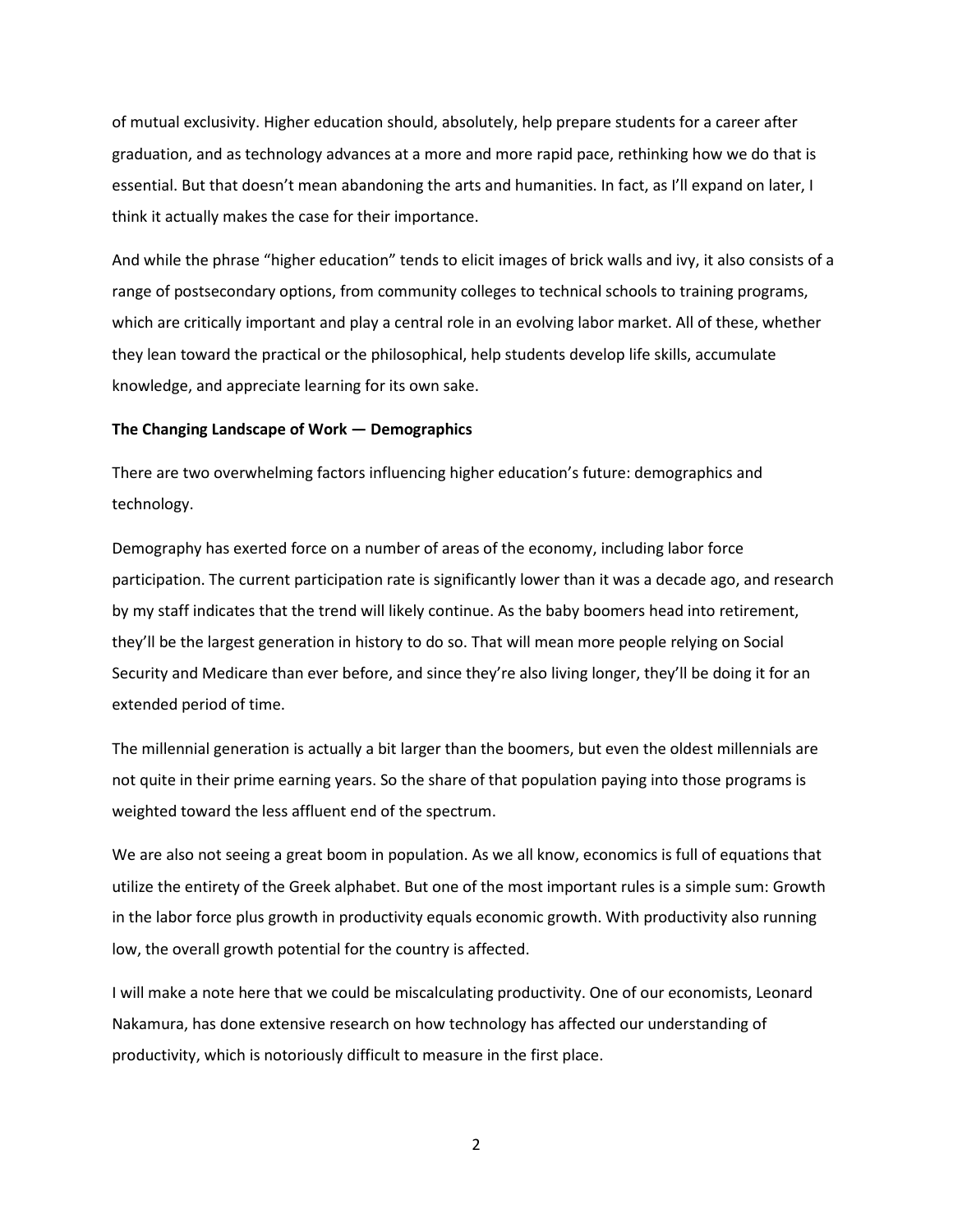What is not as difficult to measure, however, is population growth, and without more people, it will be harder for the economy to expand.

Trends in demographics affect the people who have a stake in higher education in different ways.

From the business end, we have employers who say they can't find the right skills, businesses that say a dearth of workers is affecting their ability to grow, and HR departments struggling to fill vacancies for longer and longer periods of time.

For higher education, there are fewer people in seats due to the drop-off in the birth rate in the mid-1990s. A decrease in foreign students further impacts the bottom line, because they generally pay full tuition. They also make up a substantial portion of STEM and business study, and there are entire programs that don't have enough domestic candidates to survive. If it becomes harder for foreign students to come, or if increased competition from abroad gives them incentive to stay home or go elsewhere, schools' bottom lines suffer, and our economy overall misses out on U.S.-educated students in critical fields.

#### **The Changing Landscape of Work — Technology**

The other outsized force remaking the landscape of work is technology. It's changing how we work, where we work, and, most importantly, what kind of work we do.

As I delve into this conversation, I want to put it in context, because the threats and opportunities inherent to this subject are very easily, and very often, mischaracterized.

I'm an engineer by training and that lens doesn't just give me endless ways to bore people about fluid mechanics; it frames subjects as one function of a whole. In this case, it places today's technology at one point on a journey that humanity started when we first chiseled stone into tools.

From ancient Egypt to the Internet Age, each advancement has laid the groundwork for the next, creating not just more ingenious invention, but faster innovation. This isn't new; it's the natural progression of humanity's search to make life more comfortable and efficient. What *is* new is its pace.

Along this journey, jobs and industries have morphed and transformed, and they will continue to do so. Our challenge  $-$  and our opportunity  $-$  is how to train people to change with them. To do that, we have to understand how and where those changes are taking place.

3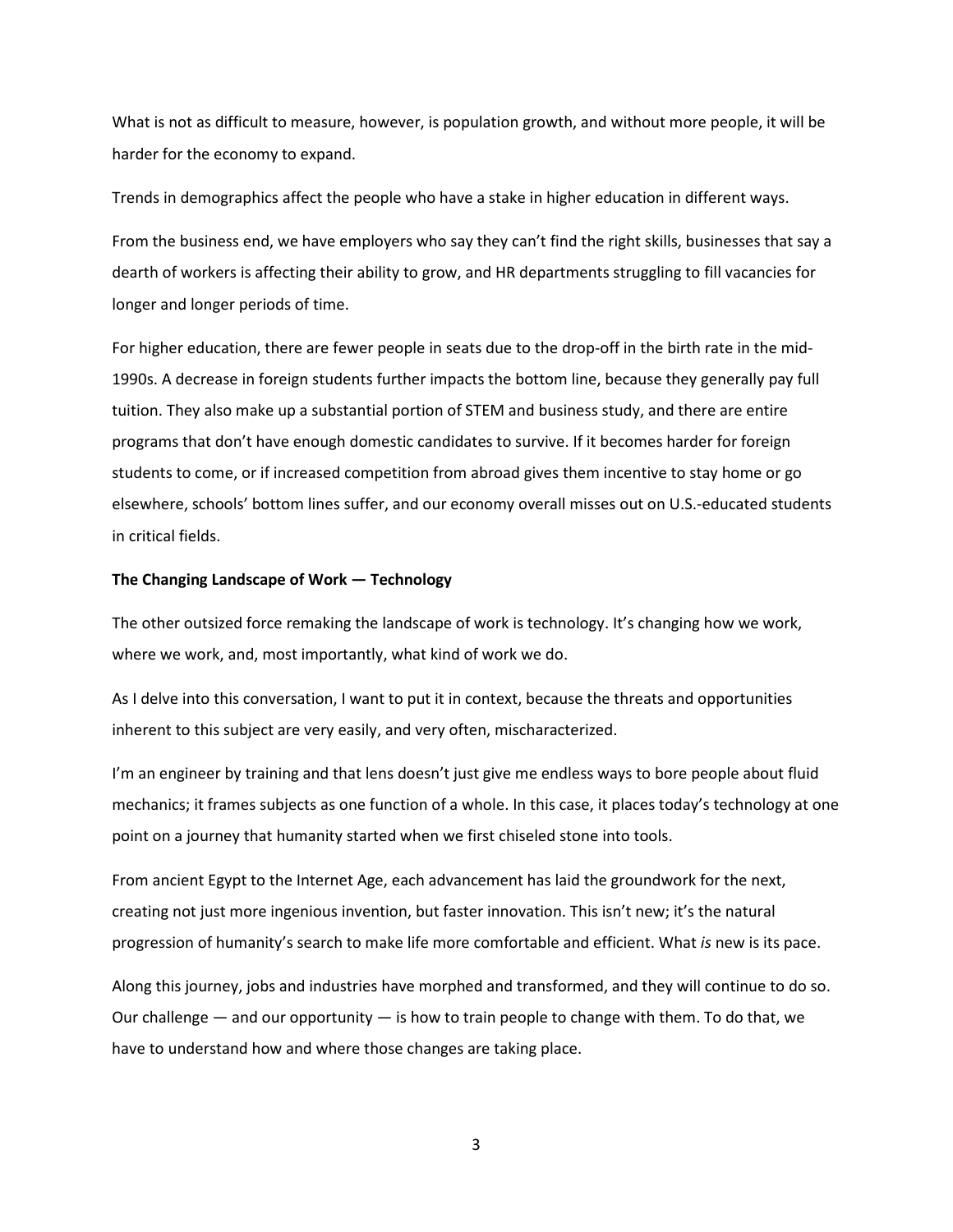The Philadelphia Fed just published research that shows the likely effect of automation in our District and in the U.S. In addition to identifying jobs that are in danger of automation, we assigned degrees of likelihood to it happening. We also looked at the people doing those jobs, who would be hardest hit, and where new jobs would likely be created.

We found that almost one in five jobs in our District had a 95 percent or better chance of becoming automated. We also found that the people most likely to be displaced are some of the economy's most vulnerable workers — women, people of color, younger people, and workers in lower-skilled positions.

Some people will be absorbed into new jobs, but there's a risk that others will not. Armed with this knowledge, we can think about how to connect those workers to training and new job opportunities.

The underpinning of this and other research is that, while we haven't seen this exact kind of innovation before, we've seen the pattern. Throughout history, as jobs change, they've produced other jobs. With information on how and where that will happen, we can create systems that help workers, employers, and educators adapt.

#### **The Intersection of Employers' and Higher Education's Needs**

The changing landscape of the labor market offers an opportunity to assess how we're preparing today's students for tomorrow's jobs.

Again, I am looking through that big-picture lens, because while technological fluency is important, I would caution against an overcorrection that disregards everything but the coding.

As we think about what skills will be necessary for the future, particularly in the context of technological advancements, we shouldn't forget the value of the skills honed by the arts and humanities. Communication, critical thinking, interpretation of intent; the wide range of subjects in a classical liberal arts education forces the mind to shift gears, and that adaptability is crucial in a time of constant change.

As automation continues its march, it also lays bare the human capabilities that cannot be artificially reproduced. Much of what automation has already displaced — and the industries in which its impact will continue to grow — are repetitive actions and rote knowledge that robots do better and more efficiently than us. Artificial intelligence in its current form is not akin to a self-aware Hal in 2001; its output is limited to the things we input. Our comparative human advantages of creativity and individuality cannot be duplicated. At least not yet. If that happens, disregard everything I just said …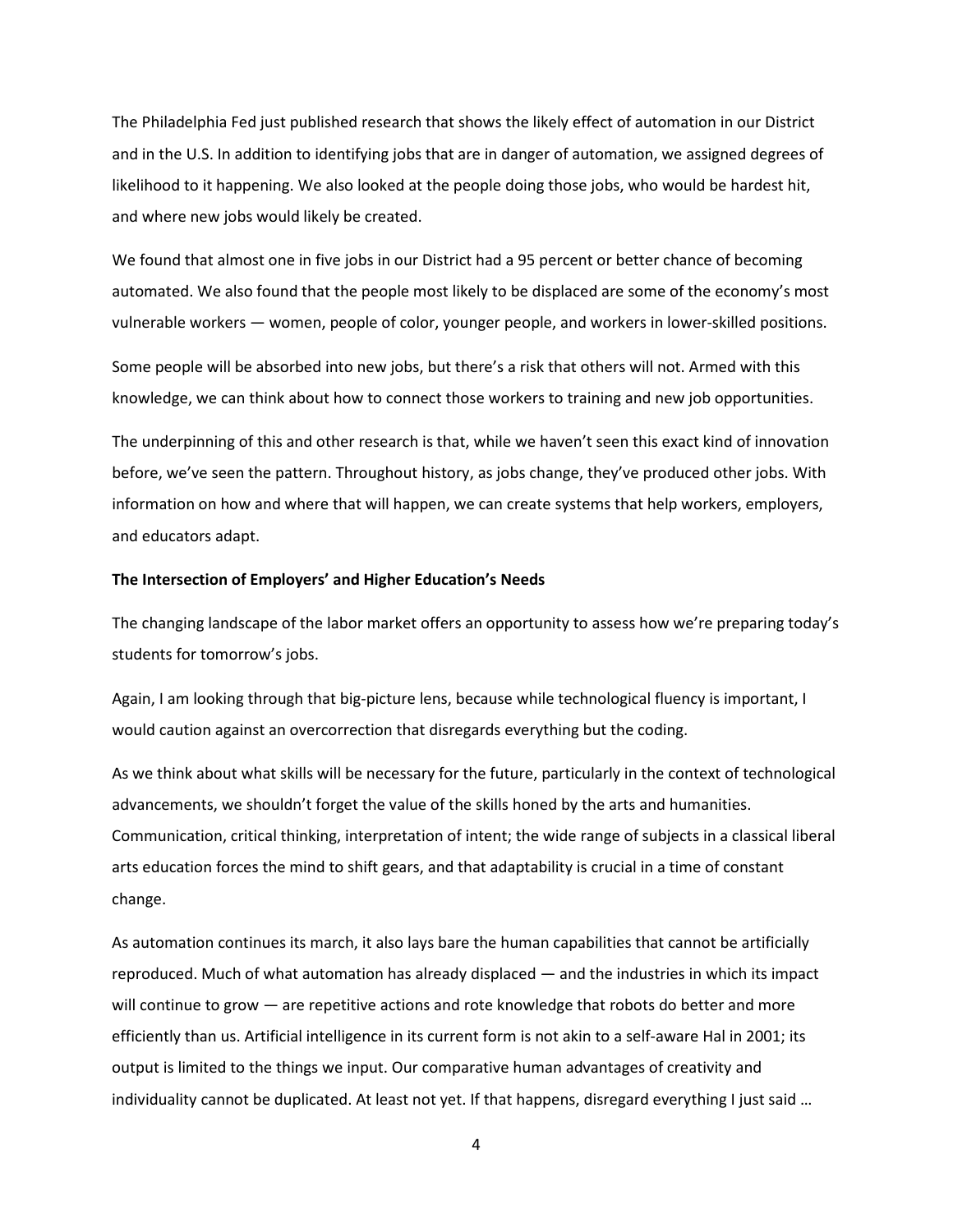I was preceded on the agenda by a panel on what higher education needs and wants from business and government, and I'm followed by its counterpart, what business and government ask of higher ed.

I actually think those wants and needs intersect.

The inevitability of continued technological evolution will necessitate two things: a core set of skills that can evolve with the market and a shift to constant training and continuing education.

Professions will need continual upskilling, whether it's to keep up with industry standards or just learn the office's new software, while those preparing for the workforce will need both proficiency in current programs and to develop skills that will help them adapt with the technology as it evolves.

From the employers' end, that means investing in the workforce and committing to lifelong learning. Simply replacing outdated skills with new ones just isn't efficient or cost-effective, and it may not even be enough — they'll need workers who can adapt to a dynamic and regularly changing environment, and that takes investment in people.

Educators will also need to consider new models, not just because technology is forcing it, but because they'll be in a position to offer the lifelong learning that workers need.

#### **Rethinking Models and Mindsets**

In rethinking models, we should also rethink mindsets because there are some entrenched beliefs that we need to change if we're going to successfully adapt.

I just made the case for the importance of the humanities, and I believe in their value. But I also think that we place too great an emphasis on traditional, four-year education, particularly when it comes to employment.

The other components of higher education I mentioned earlier — community colleges, technical schools, training programs — are equally valid sources of skilled workers and, in some instances, better suited to employers' needs. A bachelor's is not the only educational path to the skills employers want, though it's too often a requirement.

When my staff was researching "opportunity occupations"  $-$  jobs that pay at or above the median wage that don't require a four-year degree — they found something interesting. Despite not requiring a degree, employers started asking for one during the slow recovery, when higher unemployment created more competition. We've seen that in a lot of sectors, and, while it's retreated to a large extent, the

5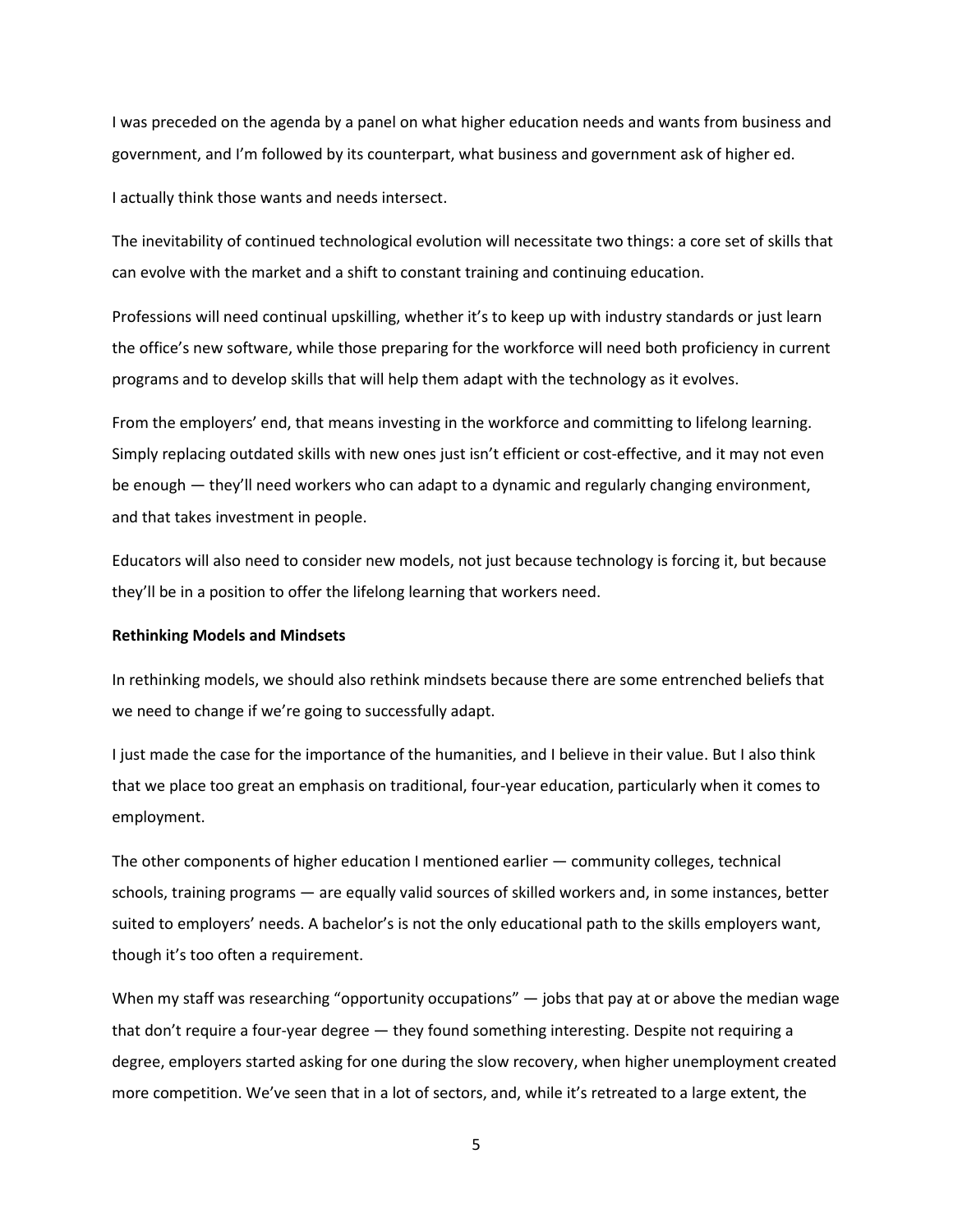degree inflation still exists in some places. I've been shown website galleries of some of the more egregious job ads: degree required, master's preferred, previous experience … \$7.50 an hour, no benefits.

That misalignment of requirements and the actual needs of the job perpetuates the veneration of pedigrees over skills, which is a mindset I think we need to change. But it also risks employers missing out on the right candidate.

This reconsideration of skills and degrees is more important than ever. We have a labor market with very little slack left, and the most common refrain I hear from employers is that they can't fill the jobs they have. Those demographic and technological pressures are unlikely to recede.

I was recently in Lancaster, PA, where a business owner told me they can't get enough workers for assembly line work. It's a straightforward job, just taking pretzels off the belt and putting them in boxes. They're paying \$17 an hour. And those are the jobs that don't require training.

For higher education, there is an opportunity to rethink new partnerships and models that could also bring in more revenue while, at the same time, better responding to the needs of business and industry.

This is important for many institutions as demographic forces are likely to shift an increasing share of local, state, and federal budgets toward retirement benefits, pensions, and health care. States' proposed budgets are generally calling for increased spending in fiscal 2019 and there is attention to higher education. However, the overall growth is smaller than historical averages, and there are many competing interests.<sup>[1](#page-6-0)</sup>

As higher education institutions of all types look at their balance sheets and as consolidations and mergers increase across the sector, there are both opportunities and risks.

I know from experience that change can be a daunting proposal, especially at institutions that are historically or culturally resistant to it. And the suspicion is understandable, particularly if there's a fear that quality of education is being sacrificed for revenue streams, and when too much of the debate frames education's focus as an either-or proposition.

<span id="page-6-0"></span><sup>&</sup>lt;sup>1</sup> The National Association of State Budget Officers, "Summaries of Fiscal Year 2019 Proposed & Enacted Budgets," Washington, D.C. (August 31, 2018).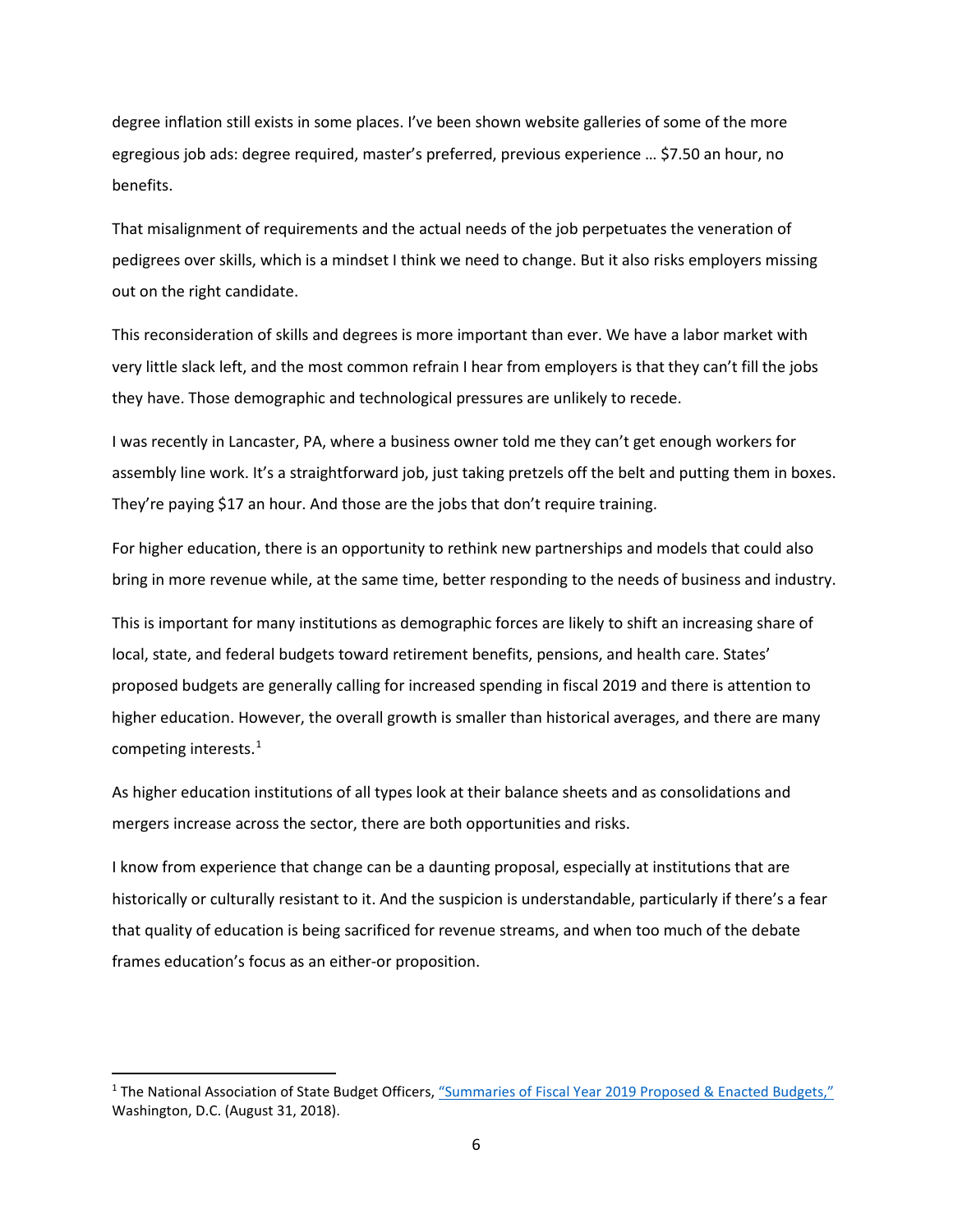There are, however, new and creative ways to adapt to the needs of a changing landscape without surrendering the essential characteristics that make all of our postsecondary paths of study exceptional.

There are great models that both employers and educators can consider. Some of the most innovative have come out of community colleges. They range from working with individual businesses to give credit for on-site work to competency-based bachelor's degrees for experienced professionals.

Our research on apprenticeships has also highlighted some exceptional models; we visited the Philly Shipyard last year, and the participants we met ranged from a woman with an M.F.A. who's become their star welder to a man in his 40s whose Facebook page is overwhelmed by friends angling for the next opening. But just as importantly, we've seen apprenticeships emerge in finance, IT, and health care, areas we don't traditionally associate with a model that dates back to the Code of Hammurabi.

Peter Cappelli, who heads up the Center for Human Resources at Wharton, has done research on the most important lines on a recent graduate's résumé; number one is internships. Employers are looking for experience. There are any number of partnerships that could occur both across and within sectors that could benefit everyone involved. This is especially important when a good portion of internships are still unpaid, which puts lower-income students at a disadvantage. While the share of paid internships has been rising steadily over the past several years, in 2017, the unpaid ones still accounted for more than 43 percent. $2$ 

#### **Education's Impact on the Economy**

The pull of demographic forces doesn't just affect labor force participation; it plays a role in dynamism as well. The U.S. economy has historically been dynamic. By that I mean the standard economics definition of turnover in businesses, jobs, and worker mobility, rather than innovative and energetic, though that's certainly apropos. Dynamism has been on the decline for the past 30 years or so. If we want to keep the economy from stagnating, we need as many participants in the workforce as possible.<sup>[3](#page-7-1)</sup> We also need a workforce that is trained and adaptive to change.

<span id="page-7-0"></span><sup>&</sup>lt;sup>2</sup> National Association of Colleges and Employers[, "Trend Is Toward Paid Internships,"](https://www.naceweb.org/about-us/press/2018/trend-is-toward-paid-internships/) (February 15, 2018).

<span id="page-7-1"></span><sup>3</sup> Ryan A. Decker, John Haltiwanger, Ron S. Jarmin, and Javier Miranda, "Declining Business Dynamism: Implications for Productivity?" Hutchins Center Working Paper 23 (September 2016).